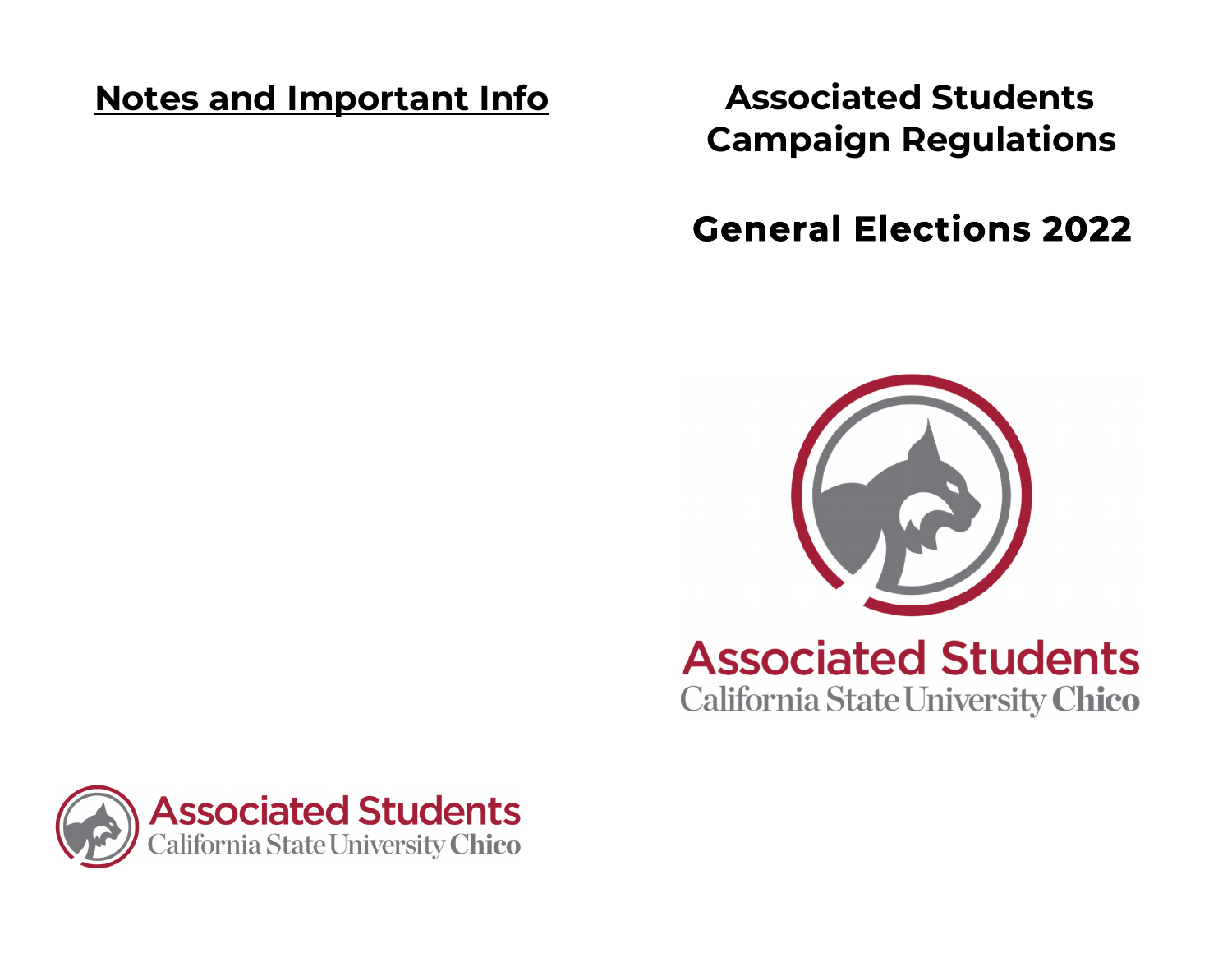# **GENERAL REGULATIONS**

The following information is provided to all eligible regular and write‐ in candidates and advisory ballot measure communities for the 2022 AS General Elections:

#### **Publicity:**

University policies regarding publicity are in effect and can be found at [https://www.csuchico.edu/sll/policies/bulletin](https://www.csuchico.edu/sll/policies/bulletin-board-rules.shtml)‐board‐rules.shtml

#### **Free Speech**:

Candidates must also abide by free speech policies found at [https://www.csuchico.edu/pres/em/2020/20](https://www.csuchico.edu/pres/em/2020/20-006.shtml)‐006.shtml. Both policy links can be found under "Policies and Resources" button on the Student Life and Leadership homepage.



**Scan for Campus Publicity and Free Speech policies**

#### **Campaign Rules**:

The AS and university staff will monitor campaign materials and activities on campus for compliance with the above and other policies and laws.

Noncompliance with campus publicity, free speech or AS campaign rules can result in loss of eligibility.

# **OFF CAMPUS**

The City of Chico has ordinances regarding the use of public rights of way (sidewalks, streets, power and light poles) that prohibit signs, banners. The City of Chico has sign ordinances for residential property. Violations of these ordinances are subject to citations, fines and prosecution. Contact the City of Chico Code Enforcement Office at 879‐6310 for more information.

### **If at any time you have any questions regarding the Election, please contact:**

**Eliza Miller, Elections Supervisor [emiller27@csuchico.edu](mailto:emiller27@csuchico.edu) ‐ 530.898.4988 BMU 224A**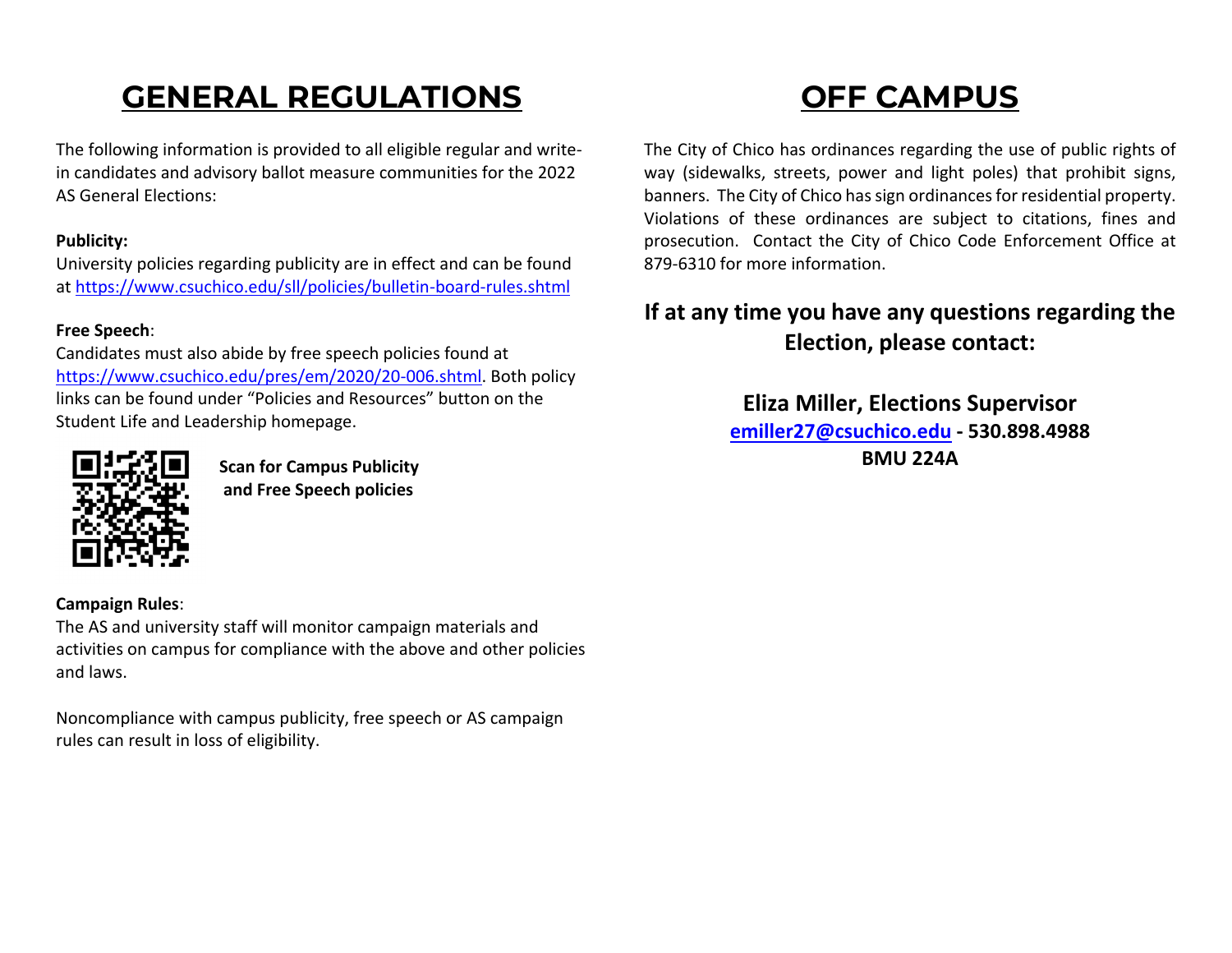## **AS OPERATED FACILITIES**

No active campaigning can be conducted in any AS operated facility which includes: the BMU, WREC, Butte Station, Holt Station and Creekside Café. **EXCEPTION:** those events which are sanctioned by the AS Elections Supervisor for the benefit of all candidates and general election promotion. AS resources CANNOT be used for any campaign (i.e. creating campaign materials; use of computers, phones, copiers or other office equipment; AS facility space for storage of campaign materials, etc.)

## **REMINDERS**

- $\bullet$  Passing out campaign materials to people walking through campus is permitted, but no forms of harassment are acceptable.
- A table and chair will be supplied for you at the Candidate Meet & Greet and Elections Jamboree, provided your RSVP on time to the Elections Supervisor. Depending on attendance, you may be asked to share your table with another candidate.
- $\bullet$ Clean up (nightly & at the end of the campaign)
- $\bullet$  All campaigning material must be removed by Thurs. April 7th at 5:00 pm.

## **Electronic Devices**

Laptops are permitted in conjunction with campaign tabling on non‐ election days, but must run on battery power. No cords may be run from the tabling area to <sup>a</sup> power source due to safety and ADA considerations. **Absolutely no voting may occur on candidates' personal electronic devices during election tabling.**

## **PUBLICITY**

#### **Flyers/Posters**

- Publicity items may only be posted on bulletin boards labeled "Student Bulletin Board."
- All posted materials appearing on bulletin boards must be approved by the Student Life and Leadership office in BMU 220 and stamped prior to posting
- c Posters are to be no larger than 11" <sup>x</sup> 17" and must contain the name and contact information (phone number, <sup>e</sup>‐mail and/or postal address) of the sponsoring entity visibly on the poster. The event, time, place, and cost/price/donation must also be stated.
- $\bullet$ Only one poster is allowed per board, regardless of board size.
- c Posting over or removing existing material is not allowed.
- $\bullet$  Candidates who met all filing deadlines are eligible to receive <sup>a</sup> special 3 week posting stamp for bulletin board posting only.

#### **Sandwich Boards**

- Maximum size for sandwich board signs is 2' <sup>x</sup> 4'.
- $\bullet$ • Sandwich boards may not be placed on lawns or shrub areas.
- $\bullet$  Sandwich boards may not restrict access to sidewalks or building entrances, with special consideration for regular business, ADA and/or fire access.

Candidates may have <sup>a</sup> **total of five (5)** sandwich boards and may display them in these designated areas:

- **1 board** in the Glenn/Siskiyou Mall area
- **1board** in the Plumas/Butte area.
- **2 boards** on the Free Speech Grass Area (not on walkways).
- **1 board** in the Student Services Center plaza. Safety guidelines must be maintained. Do not place boards in center of walkways or traffic paths, but rather close to <sup>a</sup> planter or outer border of the area due to disability access.